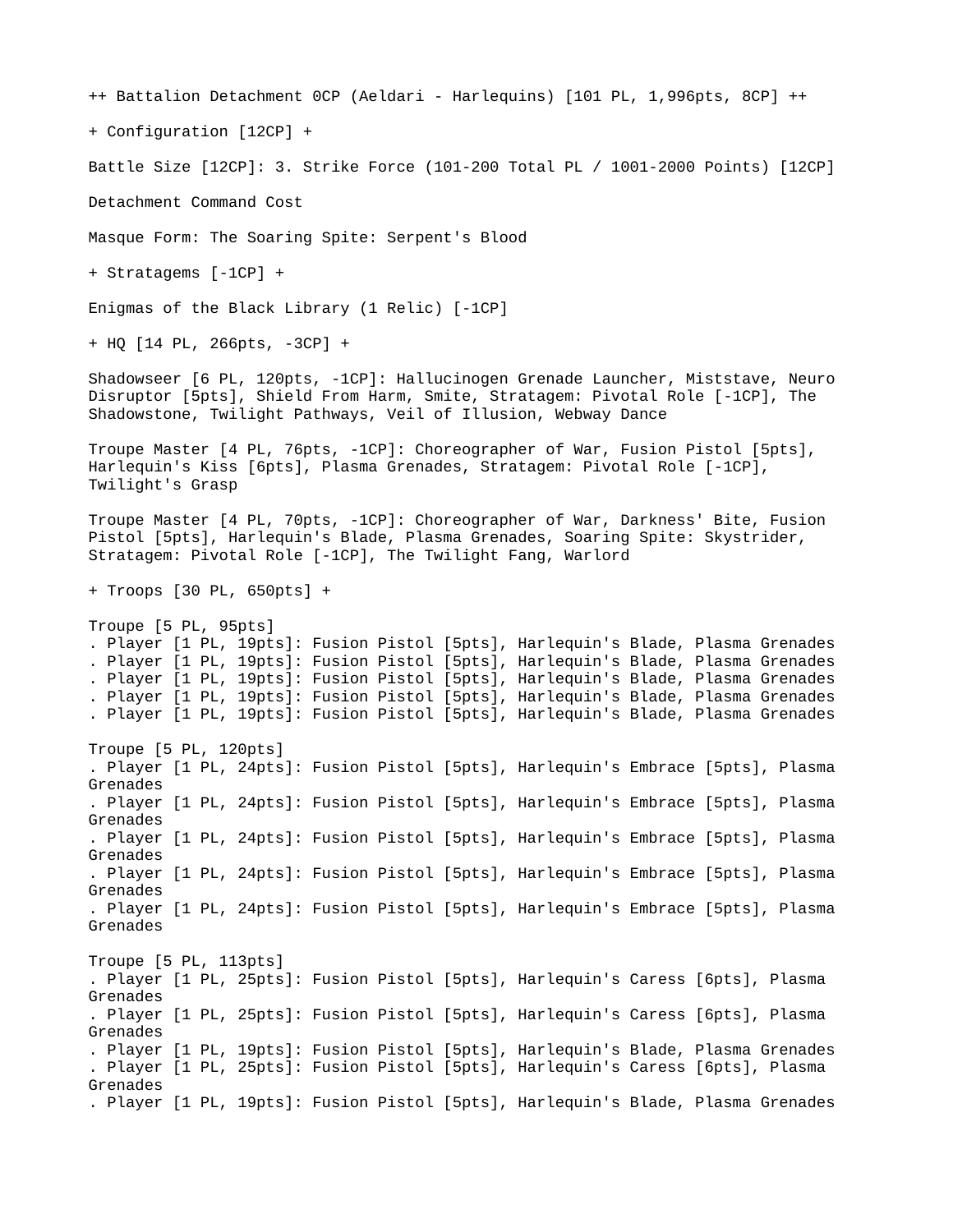Troupe [5 PL, 107pts] . Player [1 PL, 25pts]: Fusion Pistol [5pts], Harlequin's Caress [6pts], Plasma Grenades . Player [1 PL, 19pts]: Fusion Pistol [5pts], Harlequin's Blade, Plasma Grenades . Player [1 PL, 19pts]: Fusion Pistol [5pts], Harlequin's Blade, Plasma Grenades . Player [1 PL, 19pts]: Fusion Pistol [5pts], Harlequin's Blade, Plasma Grenades . Player [1 PL, 25pts]: Fusion Pistol [5pts], Harlequin's Caress [6pts], Plasma Grenades Troupe [5 PL, 95pts] . Player [1 PL, 19pts]: Fusion Pistol [5pts], Harlequin's Blade, Plasma Grenades . Player [1 PL, 19pts]: Fusion Pistol [5pts], Harlequin's Blade, Plasma Grenades . Player [1 PL, 19pts]: Fusion Pistol [5pts], Harlequin's Blade, Plasma Grenades . Player [1 PL, 19pts]: Fusion Pistol [5pts], Harlequin's Blade, Plasma Grenades . Player [1 PL, 19pts]: Fusion Pistol [5pts], Harlequin's Blade, Plasma Grenades Troupe [5 PL, 120pts] . Player [1 PL, 24pts]: Fusion Pistol [5pts], Harlequin's Embrace [5pts], Plasma Grenades . Player [1 PL, 24pts]: Fusion Pistol [5pts], Harlequin's Embrace [5pts], Plasma Grenades . Player [1 PL, 24pts]: Fusion Pistol [5pts], Harlequin's Embrace [5pts], Plasma Grenades . Player [1 PL, 24pts]: Fusion Pistol [5pts], Harlequin's Embrace [5pts], Plasma Grenades . Player [1 PL, 24pts]: Fusion Pistol [5pts], Harlequin's Embrace [5pts], Plasma Grenades + Elites [3 PL, 50pts] + Death Jester [3 PL, 50pts]: Harvester of Torment, Shrieker Cannon + Fast Attack [30 PL, 550pts] + Skyweavers [15 PL, 275pts] . Skyweaver [55pts]: Haywire Cannon [5pts], Zephyrglaive [5pts] . Skyweaver [55pts]: Haywire Cannon [5pts], Zephyrglaive [5pts] . Skyweaver [55pts]: Haywire Cannon [5pts], Zephyrglaive [5pts] . Skyweaver [55pts]: Haywire Cannon [5pts], Zephyrglaive [5pts] . Skyweaver [55pts]: Haywire Cannon [5pts], Zephyrglaive [5pts] Skyweavers [15 PL, 275pts] . Skyweaver [55pts]: Haywire Cannon [5pts], Zephyrglaive [5pts] . Skyweaver [55pts]: Haywire Cannon [5pts], Zephyrglaive [5pts] . Skyweaver [55pts]: Haywire Cannon [5pts], Zephyrglaive [5pts] . Skyweaver [55pts]: Haywire Cannon [5pts], Zephyrglaive [5pts] . Skyweaver [55pts]: Haywire Cannon [5pts], Zephyrglaive [5pts] + Dedicated Transport [24 PL, 480pts] + Starweaver [4 PL, 80pts]: 2x Shuriken Cannon Starweaver [4 PL, 80pts]: 2x Shuriken Cannon Starweaver [4 PL, 80pts]: 2x Shuriken Cannon Starweaver [4 PL, 80pts]: 2x Shuriken Cannon Starweaver [4 PL, 80pts]: 2x Shuriken Cannon